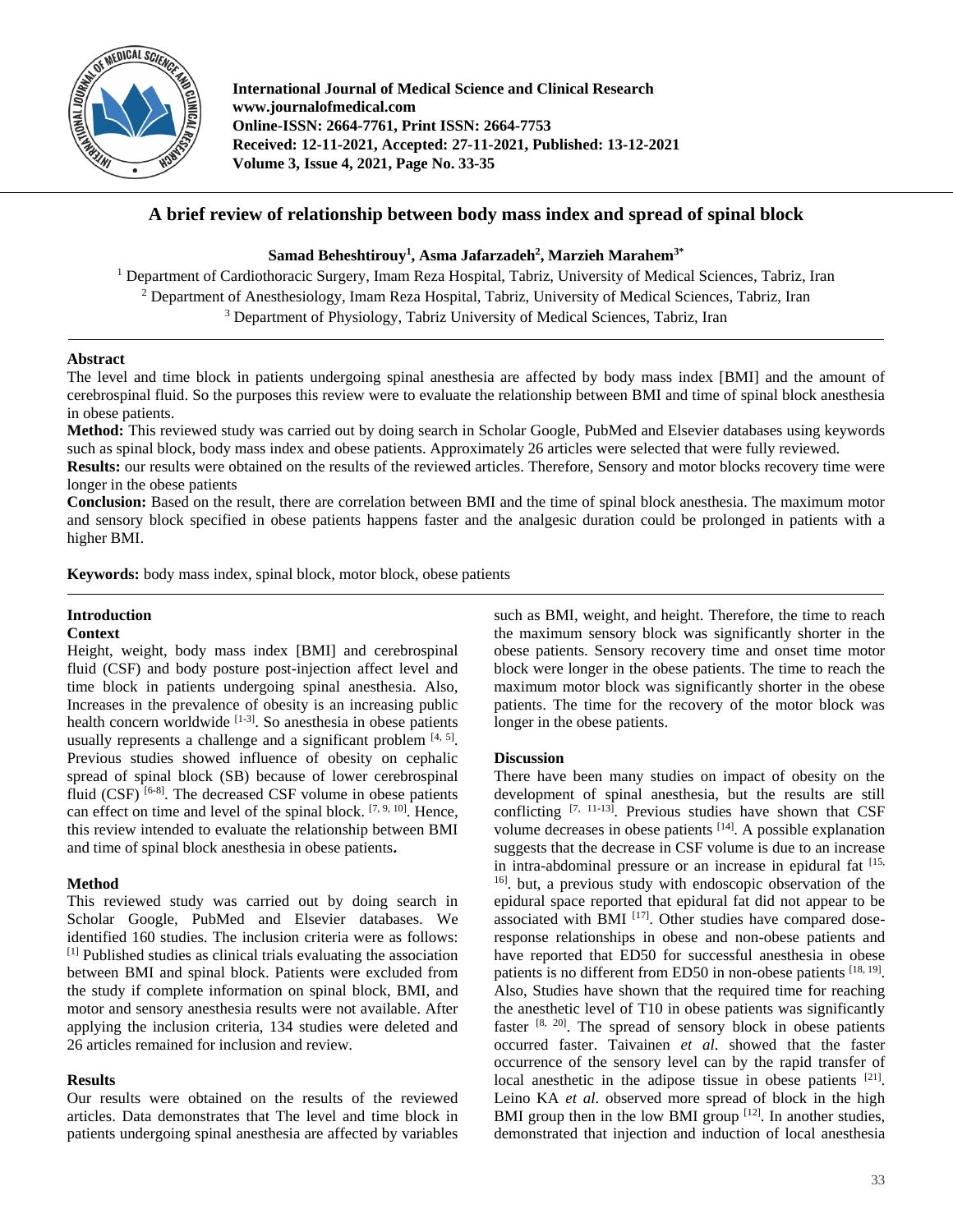required greater skills in case of obese patients and there was no significant difference in terms of anesthesia time, surgery time and time spent in recovery between in obese and nonobese patient in spinal anesthesia<sup>[22-24]</sup>. Many studies point to the level and duration of sensory and motor block by spinal anesthesia in non-obese patients showed interesting results compared to obese patients. The sensory and motor block level had increased in obese patients, but block time had decreased. [25, 26] .

#### **Conclusion**

Based on the result, can be concluded that different methodologies in the study have led to contradictory results. In general, the maximum motor and sensory block specified in obese patients happens faster and spinal anesthesia can be significantly prolonged

### **Conflict of Interests**

The authors declare that they have no conflicts of interest

### **References**

- 1. Wang H-Z, Chen H-W, Fan Y-T, Jing Y-L, Song X-R, She Y-J. Relationship between body mass index and spread of spinal anesthsia in pregnant women: A randomized controlled trial. Medical science monitor: international medical journal of experimental and clinical research,2018;24:6144.
- 2. Kim WH, Lee J, Ko J, Ahn H, Park S, Gwak M *et al*. The effect of body mass index on spinal anaesthesia for total knee replacement arthroplasty: a dose-response study. Anaesthesia and intensive care,2012:40(3):410-6.
- 3. Morgan P. The role of vasopressors in the management of hypotension induced by spinal and epidural anaesthesia. Canadian journal of anaesthesia,1994:41(5):404-13.
- 4. Brodsky JB, Mariano ER. Regional anaesthesia in the obese patient: lost landmarks and evolving ultrasound guidance. Best Practice & Research Clinical Anaesthesiology,2011:25(1):61-72.
- 5. Ciftci T, Kepekci AB, Yavasca HP, Daskaya H, İnal V. The levels and duration of sensory and motor blockades of spinal anesthesia in obese patients that underwent urological operations in the lithotomy position. BioMed research international, 2015.
- 6. Brodsky JB, Lemmens HJ. Regional anesthesia and obesity. Obesity surgery,2007:17(9):1146-9.
- 7. Pitkänen MT. Body mass and spread of spinal anesthesia with bupivacaine. Anesthesia and analgesia,1987:66(2):127-31.
- 8. Hosseinzadeh H, Agamohammadi D, Marahem M, Magsumi N, Hosseinzade P. Correlation of Body Mass Index and Spread of Spinal Block in Herniorrhaphy Patients Under Spinal Anesthesia. Archives of Anesthesiology and Critical Care,2019:5(1):4-6.
- 9. Barclay DL, Renegar O, Nelson Jr EW. The influence of inferior vena cava compression on the level of spinal anesthesia. American Journal of Obstetrics and Gynecology,1968:101(6):792-800.
- 10. Shin BS, Ko JS, Gwak MS, Yang M, Kim CS, Hahm TS *et al*. The effects of prehydration on the properties of cerebrospinal fluid and the spread of isobaric spinal

anesthetic drug. Anesthesia & Analgesia,2008:106(3):1002-7.

- 11. McCulloch W, Littlewood D. Influence of obesity on spinal analgesia with isobaric 0.5% bupivacaine. British Journal of Anaesthesia,1986:58(6):610-4.
- 12. Leino KA, Kuusniemi KS, Pälve HK, Tiusanen HT, Tuppurainen TT. The effect of body mass index on the spread of spinal block in patients with rheumatoid arthritis. Journal of anesthesia,2011:25(2):213-8.
- 13. Leino K, Kuusniemi K, Pälve H, Korpelainen J, Tiusanen H, Tuppurainen T. Spread of spinal block in patients with rheumatoid arthritis. Acta anaesthesiologica scandinavica,2010:54(1):65-9.
- 14. Griffith B, Capobres T, Patel SC, Marin H, Katramados A, Poisson LM. CSF pressure change in relation to opening pressure and CSF volume removed. American Journal of Neuroradiology,2018:39(6):1185-90.
- 15. Bhatia P, Chhabra S. Physiological and anatomical changes of pregnancy: Implications for anaesthesia. Indian journal of anaesthesia,2018;62(9):651.
- 16. Kasai H, Tanabe N, Koshikawa K, Hirasawa Y, Sugiura T, Sakao S *et al*. The development of marked collateral circulation due to inferior vena cava filter occlusion in a patient with chronic thromboembolic pulmonary hypertension complicated with anti-phospholipid syndrome. Internal Medicine,2017:56(8):931-6.
- 17. Walker MA, Younan Y, de la Houssaye C, Reimer N, Robertson DD, Umpierrez M *et al*. Volumetric evaluation of lumbar epidural fat distribution in epidural lipomatosis and back pain in patients who are obese: introducing a novel technique (Fat Finder algorithm). BMJ Open Diabetes Research and Care,2019:7(1):e000599.
- 18. Park S-K, Yoon H-K, Kim WH. Obesity and spinal anesthesia outcomes. Journal of anesthesia,2019:33(6):704-.
- 19. Packiasabapathy SK, Kashyap L, Arora MK, Batra RK, Mohan V, Prasad G *et al*. Effect of dexmedetomidine as an adjuvant to bupivacaine in femoral nerve block for perioperative analgesia in patients undergoing total knee replacement arthroplasty: a dose–response study. Saudi journal of anaesthesia,2017:11(3):293.
- 20. Boyce JR, Ness T, Castroman P, Gleysteen JJ. A preliminary study of the optimal anesthesia positioning for the morbidly obese patient. Obesity surgery, 2003:13(1): 4-9.
- 21. Taivainen T, Tuominen M, Rosenber P. Influence of obesity on the spread of spinal analgesia after injection of plain 0.5% bupivacaine at the L3–4 or L4–5 interspace. British journal of Anaesthesia,1990:64(5):542-6.
- 22. Ingrande J, Brodsky JB, Lemmens HJ. Regional anesthesia and obesity. Current Opinion in Anesthesiology,2009:22(5):683-6.
- 23. Saravanakumar K, Rao S, Cooper G. Obesity and obstetric anaesthesia. Anaesthesia,2006:61(1):36-48.
- 24. da Luz Moreira A, Kiran RP, Kirat HT, Remzi FH, Geisler DP, Church JM, *et al*. Laparoscopic versus open colectomy for patients with American Society of Anesthesiology (ASA) classifications 3 and 4: the minimally invasive approach is associated with significantly quicker recovery and reduced costs. Surgical